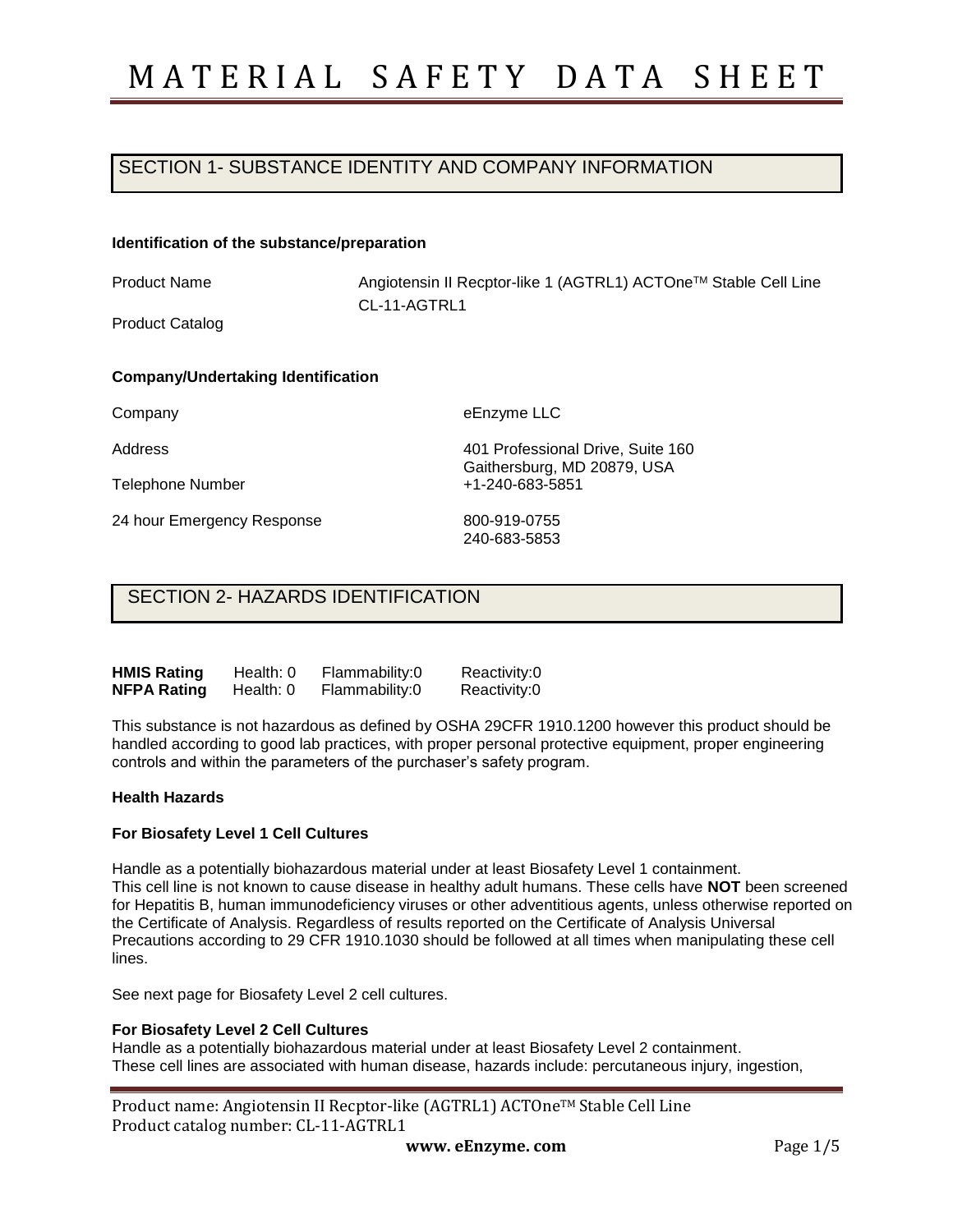mucous membrane exposure (U.S. Government Publication **Biosafety in Microbiological and Biomedical Laboratories)**. These cells have **NOT** been screened for Hepatitis B, human immunodeficiency viruses or other adventitious agents, unless otherwise reported on the Certificate of Analysis. Regardless of results reported on the Certificate of Analysis Universal Precautions according to 29 CFR 1910.1030 should be followed at all times when manipulating these cell lines.

## SECTION 3- COMPOSITION/INFORMATION ON INGREDIENTS

Either frozen or growing cells shipped in liquid cell culture medium (a mixture of components that may include, but is not limited to: inorganic salts, vitamins, amino acids, carbohydrates and other nutrients dissolved in water). Frozen Cultures may also contain a 5%-10% solution of Dimethyl sulfoxide as a cryoprotectant.

# SECTION 4- FIRST AID MEASURES

| <b>Skin contact</b> | Wash off immediately with plenty of water. If symptoms persist, call a<br>physician.                                                            |
|---------------------|-------------------------------------------------------------------------------------------------------------------------------------------------|
| Eye contact         | Rinse immediately with plenty of water, also under the eyelids, for at least<br>15 minutes. Consult a physician.                                |
| Ingestion           | Never give anything by mouth to an unconscious person. If symptoms<br>persist, call a Physician. Do not induce vomiting without medical advice. |
| <b>Inhalation</b>   | Move to fresh air. If symptoms persist, call a physician. If not breathing,<br>give artificial respiration.                                     |
| Notes to physician  | Treat symptomatically.                                                                                                                          |

## SECTION 5- FIRE FIGHTING MEASURES

**Suitable extinguishing media Target Organ Effects**

**Special protective equipment for firefighters**  Wear self-contained breathing apparatus and protective suit. Water spray. Carbon dioxide (CO2). Foam. Dry chemical. No known effects under normal use conditions.

## SECTION 6- ACCIDENTAL RELEASE MEASURES

**Personal precautions Example 20 Use personal protective equipment. HMIS Methods for cleaning up <b>S**oak up with inert absorbent material.

Product name: Angiotensin II Recptor-like (AGTRL1) ACTOne™ Stable Cell Line Product catalog number: CL-11-AGTRL1

**www. eEnzyme. com** Page 2/5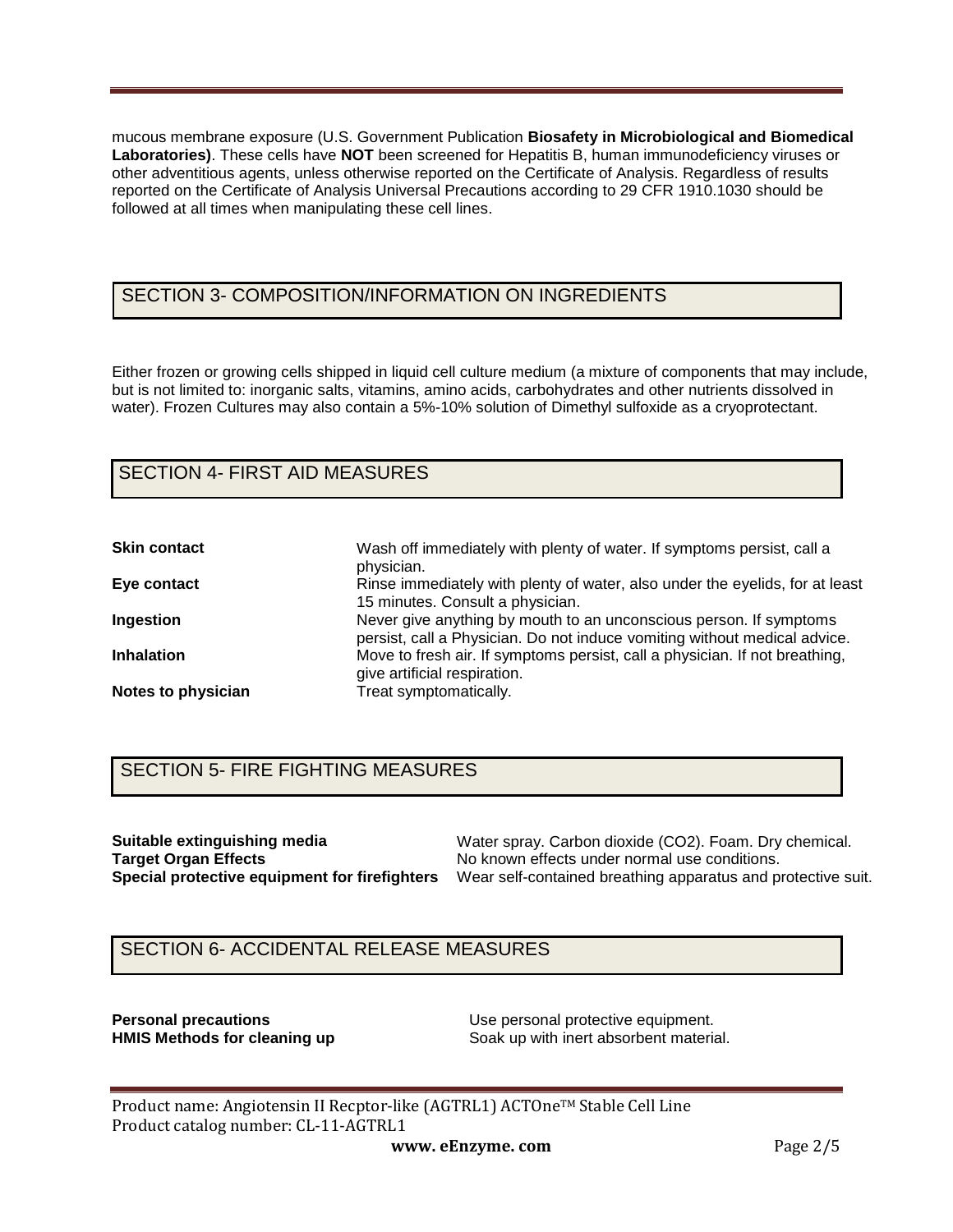### SECTION 7- HANDLING AND STORAGE

**Handling Tandling 1986** Always wear recommended Personal Protective Equipment.<br> **Storage** The Reep in properly labelled containers. **Storage** Keep in properly labelled containers.

## SECTION 8- EXPOSURE CONTROLS/PERSONAL PROTECTION

| <b>Use Personal Protective Equipment</b> | Including Eye Protection, Chemical Resistant Gloves, and appropriate<br>clothing to prevent skin exposure. In addition, a Respiratory<br>program that complies with OSHA 29 CFR 1910.134 and<br>ANSI Z88.2 requirements or European Standard EN 149 must be<br>followed whenever workplace conditions warrant respirator use. |
|------------------------------------------|-------------------------------------------------------------------------------------------------------------------------------------------------------------------------------------------------------------------------------------------------------------------------------------------------------------------------------|
| <b>Engineering Controls</b>              | The use and storage of this material requires user to maintain and<br>make available appropriate eyewash and safety shower facilities. Use<br>fume hood or other appropriate ventilation method to keep airborne<br>concentrations as low as possible.                                                                        |
| <b>Exposure Limits</b>                   | No exposure limits for this material have been established by ACGIH,<br>NIOSH, or OSHA.                                                                                                                                                                                                                                       |

### SECTION 9- PHYSICAL AND CHEMICAL PROPERTIES

### **General Information**

**Form Appearance Odor Boiling Point/Range Melting Point/Range Flash Point Autoignition temperature Oxidizing properties Water solubility**

Liquid No information available No information available °C no data available °C no data available °C no data available °C no data available No information available Soluble

**°**F no data available °F no data available °F no data available °F no data available

## SECTION 10- STABILITY AND REACTIVITY

**Stability Materials to avoid Hazardous decomposition Products Polymerization** 

Stable. No information available. No information available.

Hazardous polymerization does not occur.

## SECTION 11- TOXICOLOGICAL INFORMATION

Product name: Angiotensin II Recptor-like (AGTRL1) ACTOne™ Stable Cell Line Product catalog number: CL-11-AGTRL1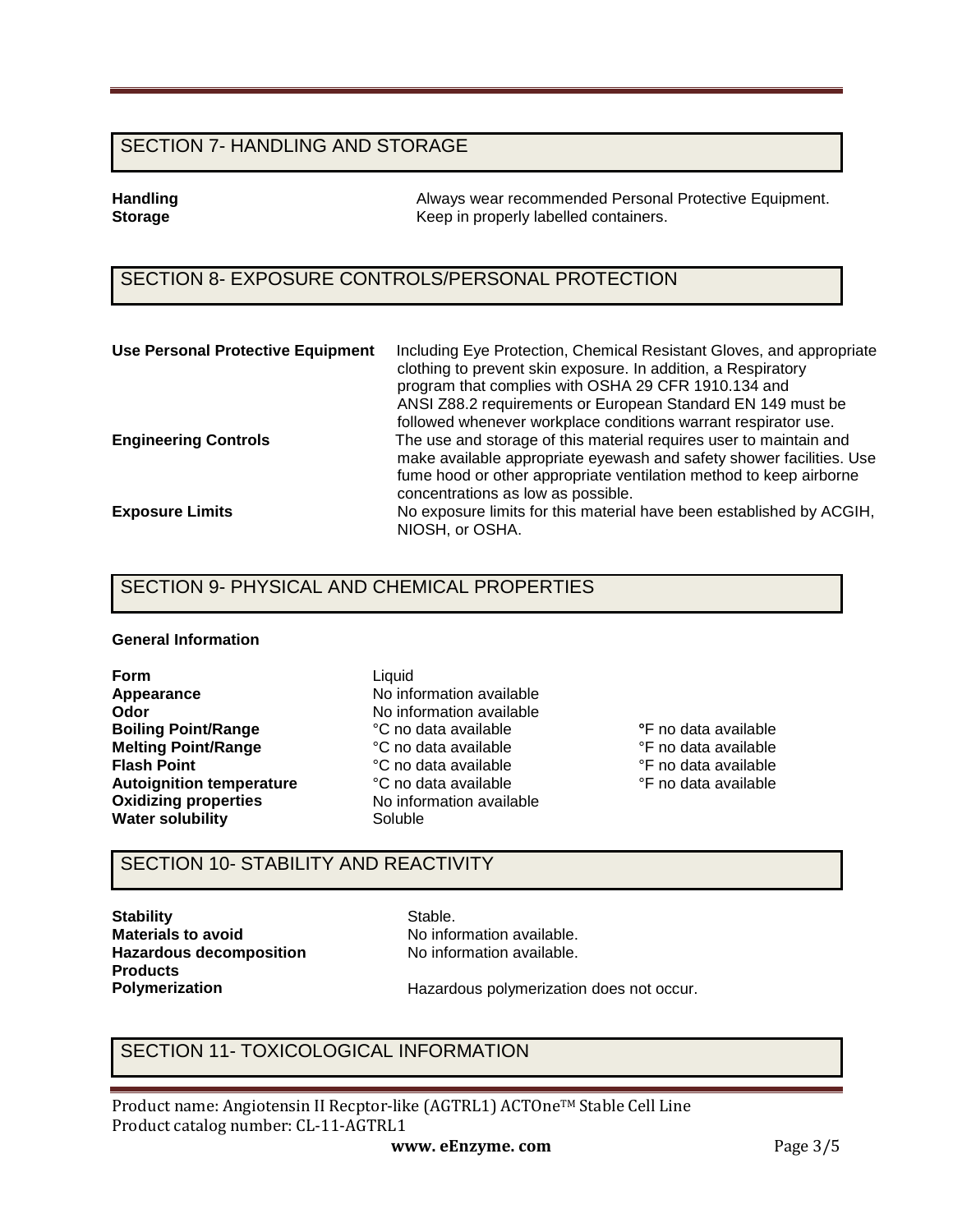### **Acute toxicity**

| <b>Chemical Name</b> | ∟D50                  | <b>LD50</b>          | LC50                    |  |
|----------------------|-----------------------|----------------------|-------------------------|--|
|                      | (oral. rat/mouse)     | (dermal, rat/rabbit) | (inhalation. rat/mouse) |  |
| dimethyl sulfoxide   | 14500 mg/kg Oral LD50 | no data available    | no data available       |  |

### **Principle Routes of Exposure/ Potential Health effects Eyes Skin**

| <b>Skin</b>                  | Components of the product may be absorbed into the body through |
|------------------------------|-----------------------------------------------------------------|
|                              | the skin. May cause skin irritation in susceptible persons.     |
| <b>Inhalation</b>            | May cause irritation of respiratory tract.                      |
| Ingestion                    | May be harmful if swallowed.                                    |
| <b>Carcinogenic effects</b>  | No information available.                                       |
| <b>Mutagenic effects</b>     | No information available.                                       |
| <b>Reproductive toxicity</b> | No information available.                                       |
| <b>Sensitization</b>         | No information available.                                       |
|                              |                                                                 |

May cause eye irritation with susceptible persons.

### SECTION 12- ECOLOGICAL INFORMATION

| <b>Ecotoxicity effects</b> |
|----------------------------|
| <b>Mobility</b>            |
| <b>Biodegradation</b>      |
| <b>Bioaccumulation</b>     |

Daphnia magna. (Water flea) No information available. Inherently biodegradable. Does not bioaccumulate.

# SECTION 13- DISPOSAL CONSIDERATIONS

Decontaminate all wastes before disposal (steam sterilization, chemical disinfection, and/or incineration). Dispose of in accordance with applicable regulations.

## SECTION 14- TRANSPORT INFORMATION

**Proper shipping name Hazard class Subsidiary Class Eyes Packing group UN-No** 

Not classified as dangerous in the meaning of transport regulations. None None None None

# SECTION 15- REGULATORY INFORMATION

Product name: Angiotensin II Recptor-like (AGTRL1) ACTOne™ Stable Cell Line Product catalog number: CL-11-AGTRL1